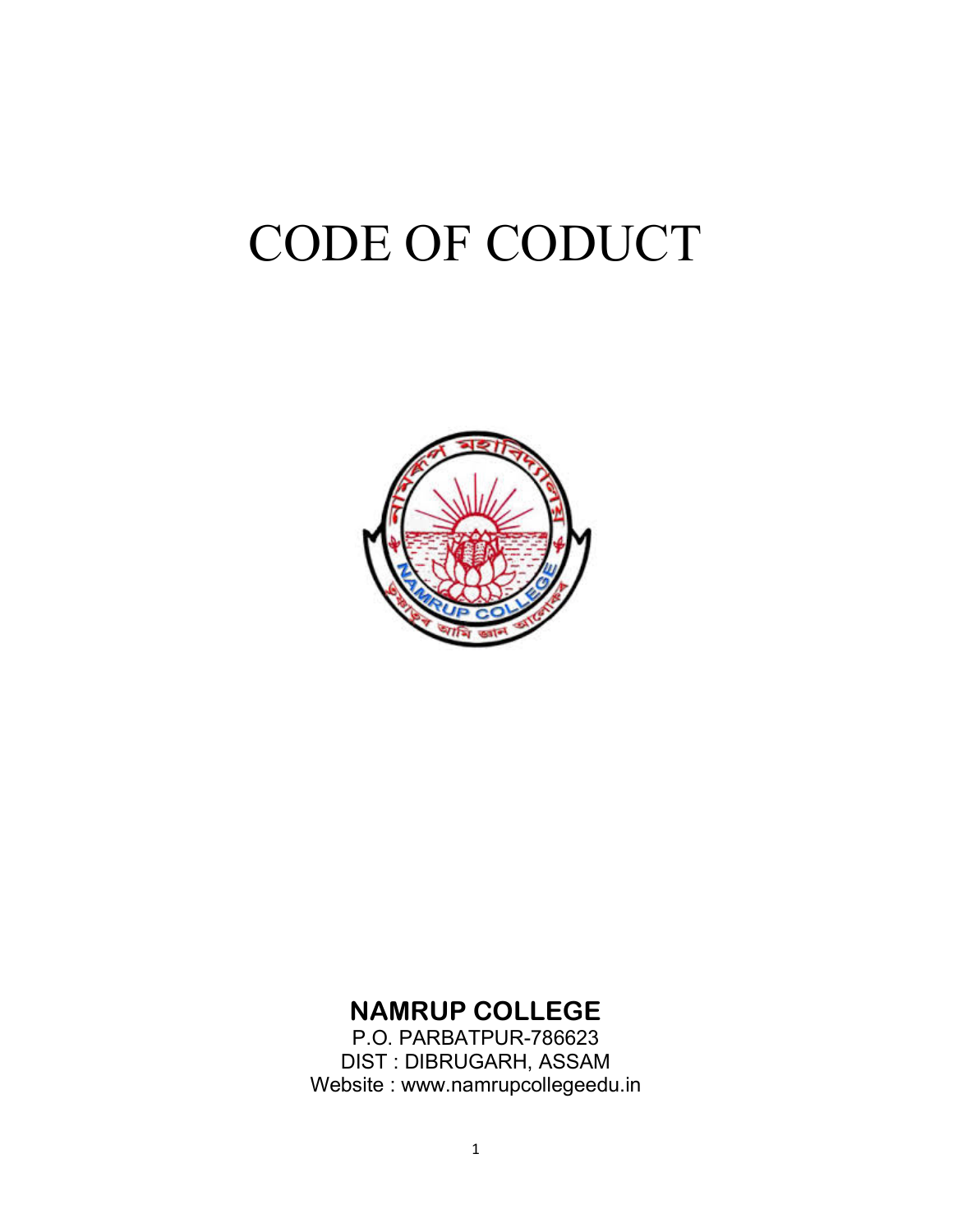# CODE OF CONDUCT FOR STUDENTS NAMRUP COLLEGE

The institution has formulated Code of Conduct to provide and improve overall academic and social development of the students as the reputation of the institution depends mainly on the academic performance as well as on behavior of the students. The institutional goal is "To produce competent, disciplined and quality human resource having the drive to become the pioneers of tomorrow". The purpose of the institutional code of conduct is to make the students and the staff of the college familiar about the rule and regulations of the institution and to progress towards the achievement of the mission and vision of the college. Rules and regulations for maintenance of the discipline:

- $\triangleright$  Students admitted to this college must abide by the rules and regulations as prescribed by the college authority. Violation of rules and regulations, irregular attendance, discourtesy to the teachers and staff members, used of physical force, use of filthy obscene language, and willful damage of intuitional property will lead to strict disciplinary action.
- $\triangleright$  মহাবিদ্যালয়ৰ কৰ্তপক্ষই নিৰ্দ্ধাৰিত কৰি দিয়া নীতি−নিৰ্দেশনা সমূহৰ প্ৰতি ছাত্ৰ−ছাত্ৰীসকল দায়বদ্ধ হ'ব লাগিব। মহাবিদ্যালয়ৰ নীতি-নিৰ্দেশনা উলংঘা কৰা, অনিয়মীয়া উপস্থিতি,শিক্ষক-শিক্ষয়ত্ৰী আৰু কৰ্মচাৰীৰক দুব্যৱহাৰ কৰা আৰু প্ৰতিষ্ঠানৰ সম্পত্তি/আচবাব ইচ্ছাকৃত ক্ষতিৰ বাবে কঠোৰ অনুশাসনমূলক ব্যৱস্হা গ্ৰহণ কৰা হ'ব ।
- $\triangleright$  Students should attend regular classes. For irregular students in class, the following regulation will be applied by the college.
	- If he/she remain irregular, notice will be hang on the notice board
	- Still he/she fails to attend the classes; their parent will be informed by the Head of Department (HoD).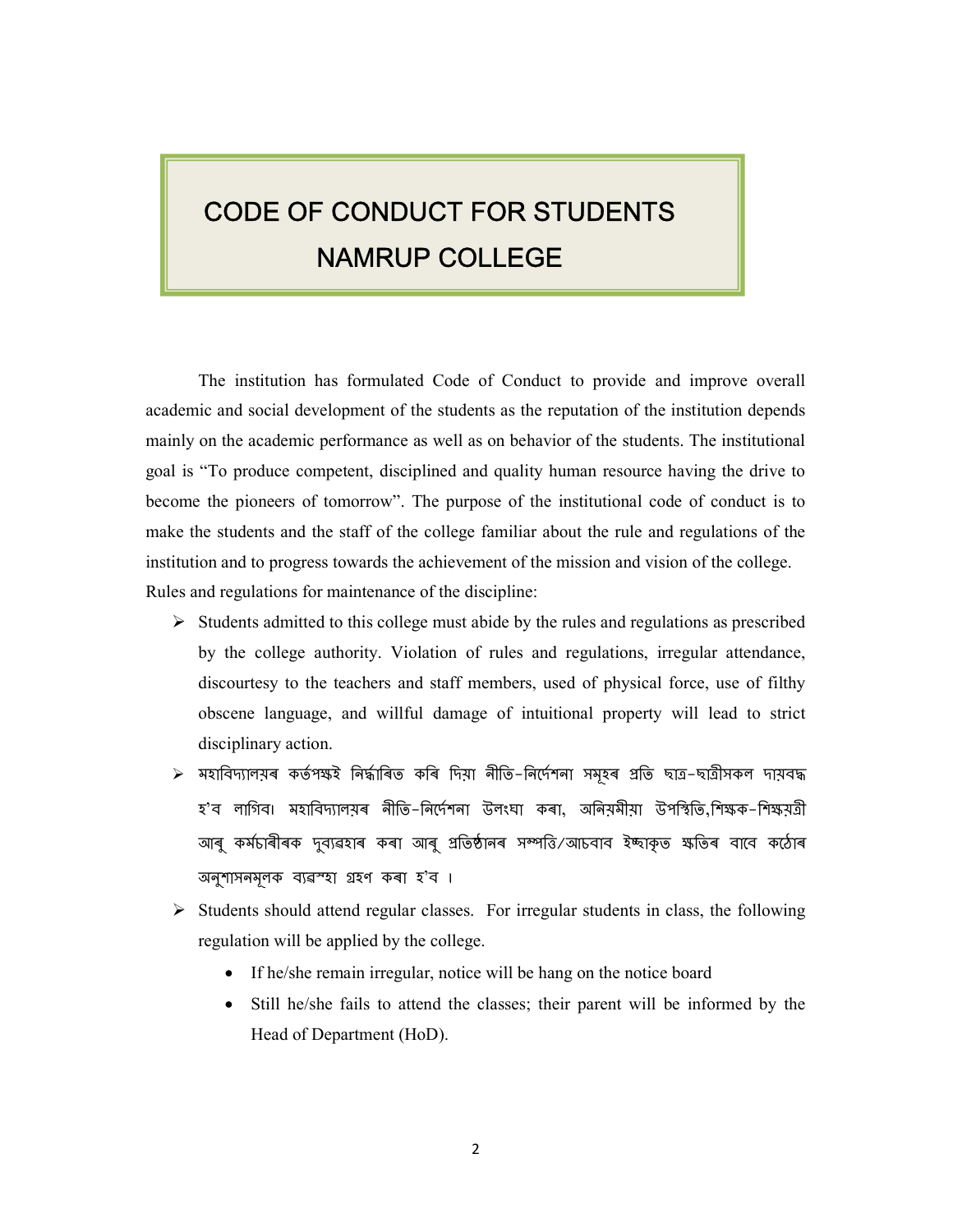- Still if they are not attending the classes, they have to be produce in front of the principal. Then the principal/authority of the college will take necessary action.
- $\triangleright$  ছাত্ৰ–ছাত্ৰীসকলৰ শ্ৰেণীত নিয়মীয়া উপশ্হিতি বাধ্যতামূলক ।অনিয়মীয়া ছাত্ৰ–ছাত্ৰীৰ ক্ষেত্ৰত মহাবিদ্যালয়ে তলত উল্লেখ কৰা ব্যৱস্হাৱলী গ্ৰহন কৰিব–
- $\triangleright$  বিভাগীয় প্ৰধাৰে অনিয়মীয়া ছাত্ৰ–ছাত্ৰীৰ নাম আৰু ৰোল নংসহ জাননী ফলকৰ জৰিয়তে অৱগত কিৰব ।
- িবভাগীয় Ƶধােন িবষয়Dž অিভভাৱকক অৱগত কিৰব ।
- > ইয়াৰ পিছতে যদি বিষয়টি গুৰুত্ব সহকাৰে নলয় তেনেহ'লে এই ক্ষেত্ৰত অধ্যক্ষই হ্স্তক্ষেপ কৰিব।
- $\triangleright$  It is compulsory for all the students to attend the sessional examinations. For particular cases special test will be conducted for absentee students. All the students should secure a minimum of 50% in all the examinations and assignments. If any student is found absent in any of the examinations, he/she must produce an application with the signature of the guardian to the Principal through the Head of the Department.
- $\triangleright$  গোট পৰীক্ষাসমূহত ছাত্ৰ–ছাত্ৰীসকলৰ উপশ্হিতি বাধ্যতামূলক ।প্ৰতিটো গোট পৰীক্ষাত নূন্যতম ৫০% নম্বৰ পাব লাগিব । যদি কিবা কাৰণত কোনো ছাত্ৰ–ছাত্ৰী পৰীক্ষাত অনুপশ্হিতি থাকে (তনেহ'লে যথোপুক্ত কাৰণ দৰ্শাই অধ্যক্ষ⁄বিভাগীয় প্ৰধানৰ ওচৰত অভিভাৱকৰ স্বাক্ষৰ সম্বলিত আৱেদন পত্ৰ দাখিল কৰিব লাগিব ।
- $\triangleright$  As regards attendance in class, a student's shall be eligible to appear in the examination as a regular candidate. At least 75% attendance is required for a regular candidate to be eligible to appear in the examination.
- $\triangleright$  শ্ৰেণীত উপশ্হিতিৰ সন্দৰ্ভত এজন শিক্ষাৰ্থীয়ে নিয়মীয়া প্ৰাৰ্থী হিচাপে বিশ্ববিদ্যালয়ৰ ষাল্মাসিক পৰীক্ষাত অৱতীৰ্ণ হ'বলৈ যোগ্য হ'ব যদিহে তেওঁ বা তাইৰ ব্যক্তিগত বিষয়ত নূন্যতম/কমেও ৭৫%উপশ্হিতি থাকিব লাগিব ।অনিয়মীয়া শিক্ষাৰ্থীৰ বাবে বিশ্ববিদ্যালয়ৰ নিৰ্দিস্ট নিয়মাৱলী Ƶেয়াগ কৰা হ'ব।
- $\triangleright$  Ragging is strictly prohibited by law. Any students found indulging in practice of ragging will be liable to strict disciplinary actions in the form of suspension or even expulsion from the intuition.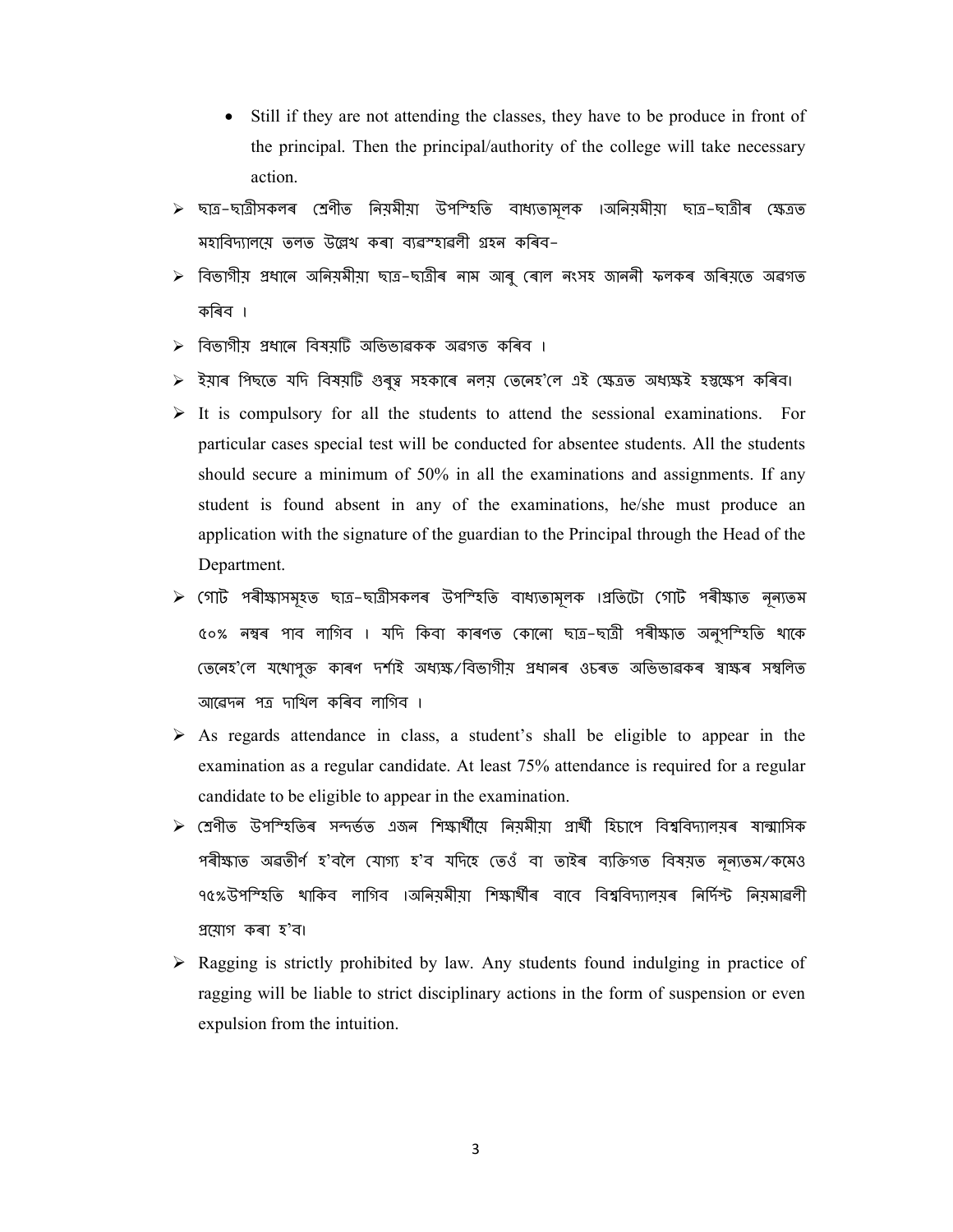- $>$  ৰেগিং কঠোৰভাৱে নিষিদ্ধ । ৰেগিং অনুশীলন কৰাৰ বাবে দুখী সাৱস্ত্য হোৱা যিকোনো শিক্ষাৰ্থী নিলম্বন বা আনকি মহাবিদ্যালয়ৰ পৰা বহিস্কাৰৰ ৰূপত তীব্ৰ অনুশাসনমূলক প্ৰদক্ষেপৰ বাবে দায়বȝ হ'ব ।
- $\triangleright$  Students are required to come to the college in full and proper uniform. No students will be allowed to attend classes without proper uniform.
- $\triangleright$  শিক্ষাৰ্থী সকল সঠিক ইউনিৰ্ফম/পোছাক পৰিধান কৰিব লাগিব । অন্যথা শ্ৰেণী কোঠাত প্ৰৱেশ কিৰবৈল িদয়া নহ'ব ।
- $\triangleright$  Identity card is compulsory for all the students inside college premises. In case loss of identity card, duplicate card will be issued to the students when he or she apply for it on payment of a fine.
- $\triangleright$  ছাত্ৰ–ছাত্ৰীসকলে মহাবিদ্যালয়লৈ আহোতে সদায় লগত পৰিচয় পত্ৰ আনিব লাগিব । যদি কিবা কাৰণত পৰিচয় পত্ৰ হেৰায়, তেনেহ'লে সামান্য মাচুলৰ বিনিময়ত পুনৰ পৰিচয় পত্ৰ প্ৰদান কৰা হ'ব।
- $\triangleright$  Students must observed strict silence in between class hours.
- $\triangleright$  ছাত্ৰ–ছাত্ৰীসকলে পাঠদান চলি থকা সময়ত নৰৱতা অৱলম্বন কৰিব লাগিব ।
- $\triangleright$  Smoking is strictly prohibited inside the college premises.
- $\triangleright$  মহাবিদ্যালয়ৰ চৌহদত ধ্ৰুমপান সম্পূৰ্ণভাৱে নিষিদ্ধ ।
- $\triangleright$  Students must take prior written permission from the principal for absence in the class for more than two days.
- $\triangleright$  মহাবিদ্যালয়ত দুদিনতকৈ বেছি অনুপস্থিত থাকিলে ছাত্ৰ−ছাত্ৰীসকলে মহাবিদ্যালয়ৰ কৰ্তৃপক্ষৰ পৰা আগতীয়া িলিখত অনুমিত ল'ব লািগব ।
- $\triangleright$  No students will be allowed to leave the college campus in between 10:00 am to 2:00 pm.
- $\triangleright$  মহাবিদ্যালয়ৰ প্ৰৱেশদ্বাৰ ৰাতিপুৱা ১০:০০ বজাৰ পৰা বিয়লি ২:00 বজালৈকে বন্ধ কৰিব। গতিকে ছাত্ৰ–ছাত্ৰীসকলে ১০:০০ বজাৰ আগতে মহাবিদ্যালয়ত প্ৰবেশ কৰিব লাগিব আৰু বিয়লি ২:00 বজাৰ আগতে মহাবিদ্যালয়ৰ পৰা বাহিৰলৈ ওলায় যাব নোৱাৰিব।
- $\triangleright$  Students are permitted from bringing mobile phones inside college premises only for educational purposes.
- $\triangleright$  (শ্ৰণীকোঠা, পৰীক্ষাগাৰ আৰু কাৰ্যালয়লৈ ম'বাইল ফোন কেৱল শিক্ষামূলক কাৰণতহে আনিব পাৰিব।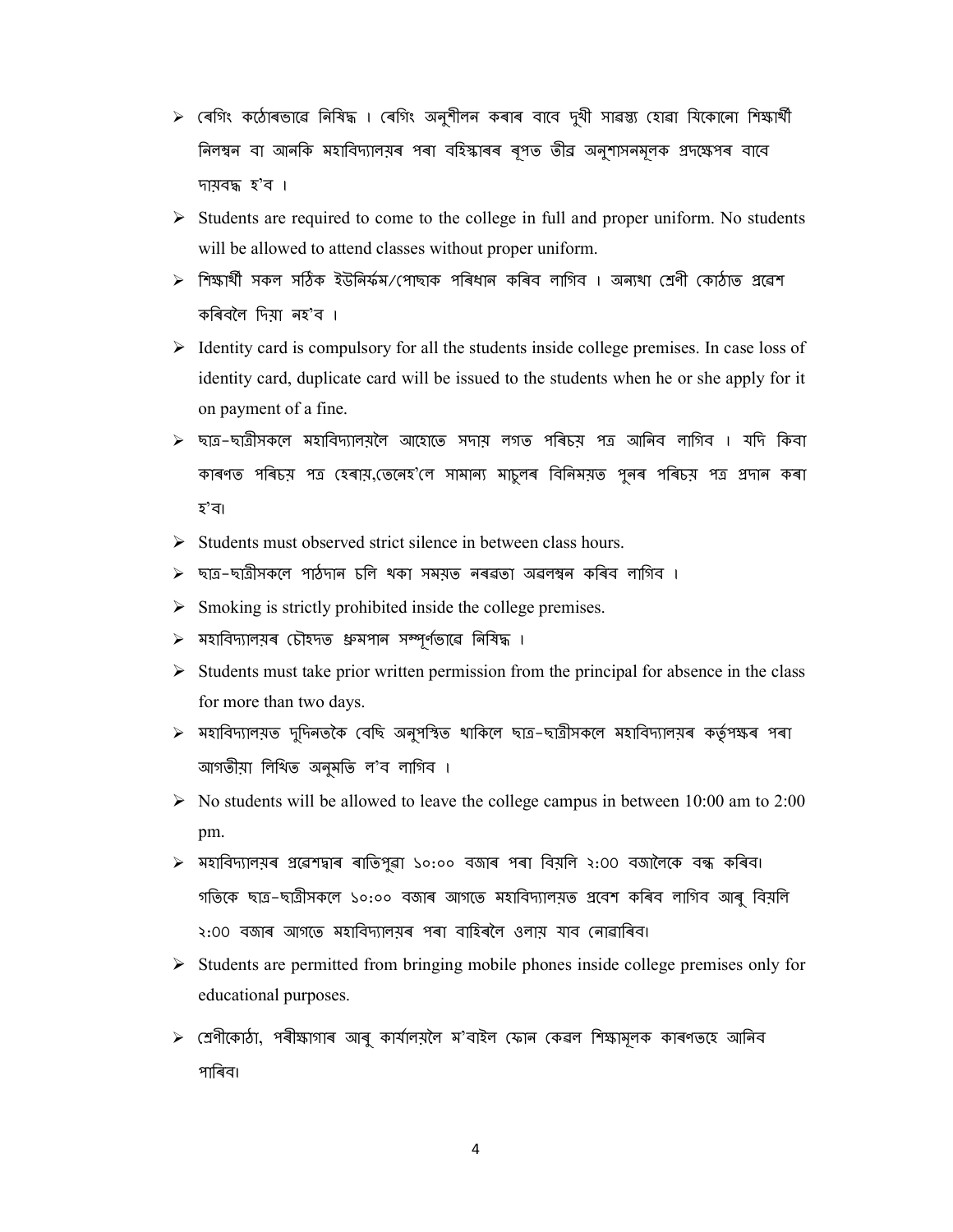- $\triangleright$  Students must get consent of the principal before they plan for a study tour/ sightseeing.
- $\triangleright$  শিক্ষামূলক ভ্ৰমন,দৰ্শনীয় স্থল আদিলৈ যোৱাৰ আচঁনি প্ৰস্তুত কৰাৰ আগতে ছাত্ৰ–ছাত্ৰীসকলে মহাবিদ্যালয় কৰ্তৃপক্ষৰ আগতীয়া অনুমতি ল'ব লাগিব ।
- $\triangleright$  Pan Masala, Ghutka, Tobacco etc. are strictly prohibited in the college campus. The college tries its best to make it a tobacco free zone.
- $\triangleright$  মহাবিদ্যালয়ৰ চৌহদত পান মচলা,গোট্থা ,ধপাত আদি সেৱন কৰা কাঠোৰভাৱে নিষিদ্ধ কৰা হৈছে ।ইয়াৰদ্বাৰা আমাৰৰ মহাবিদ্যালয়খনক ধপাতমুক্ত অনুষ্ঠান হিচাপে গঢ় দিয়াৰ প্ৰয়াস কৰা হৈছে ।
- $\triangleright$  Students should abide by the rules and regulations as per recommendation of honorable Supreme Court committee on road safety.
- $\triangleright$  ছাত্ৰ−ছাত্ৰীসকলে সন্মানীয় উঙ্কতম ন্যায়লয়ে পৰামৰ্শ দান কৰা পথ−সুৰক্ষাৰ নীতি−নিদেশৰ্নাসমূহ মানি চলিব লাগিব ।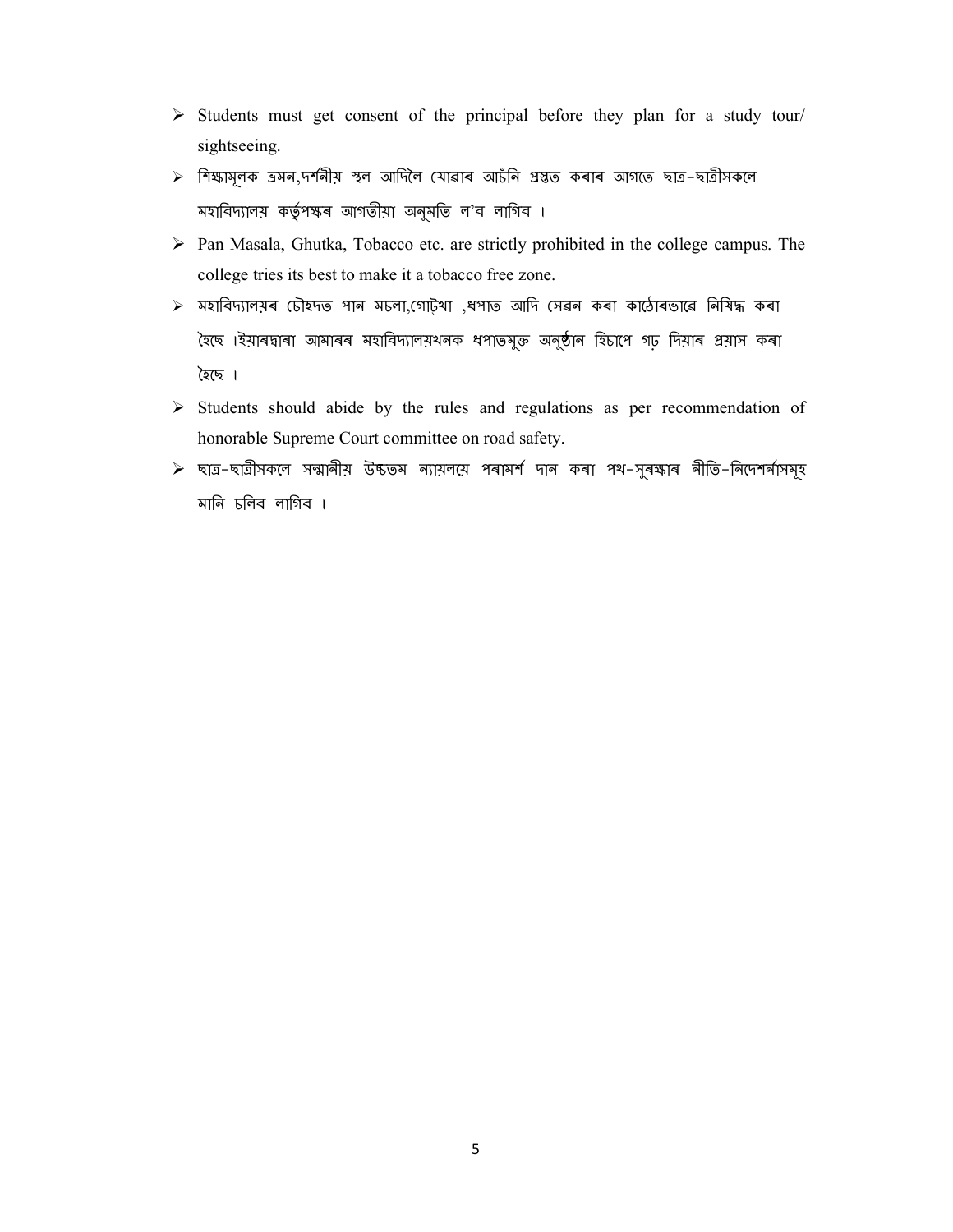## CODE OF CONDUCT FOR TEACHERS NAMRUP COLLEGE

#### 1. Teacher should

- $\triangleright$  Teachers should always behave as expected by the community.
- $\triangleright$  Teachers are expected to encourage professional growth through extensive study and research.
- $\triangleright$  Teachers should always maintain honesty and dignity.
- $\triangleright$  Active participation is expected in professional meeting, seminars, conferences etc. organized by College and University.
- $\triangleright$  Teachers should extend their co-operation in all co-curricular activities, extracurricular activities, extension activities and social services organized by the college.
- $\triangleright$  Teachers are expected to direct their individual affair adhering to professional ethics.
- $\triangleright$  Teachers should abide by the rules and regulations as per recommendation of honorable Supreme Court committee on road safety.

#### 2. Teachers and students

Teacher should:

- $\triangleright$  Respect the right and dignity of the students in expressing his/her opinion.
- Deal justly and impartially with students irrespective of their religion, caste, and socioeconomic background.
- $\triangleright$  Indentify the capabilities and inherent talents of the students and direct them accordingly.
- $\triangleright$  Encourage the students for their personality development and to make them aware towards socio-cultural activities for the development of the society.
- $\triangleright$  Be affectionate and sympathetic towards the students.
- $\triangleright$  Available in all circumstances outside the class hours.
- $\triangleright$  Motivate the students to achieve their goal through mentoring and counseling.

#### 3. Teaching and Non –teaching staff

- $\triangleright$  Teachers should respect the dignity of labour and treat the non-teaching staff as colleagues and equal partners.
- $\triangleright$  Motivate the non-teaching staff in participation in all activities related to the welfare of the college.